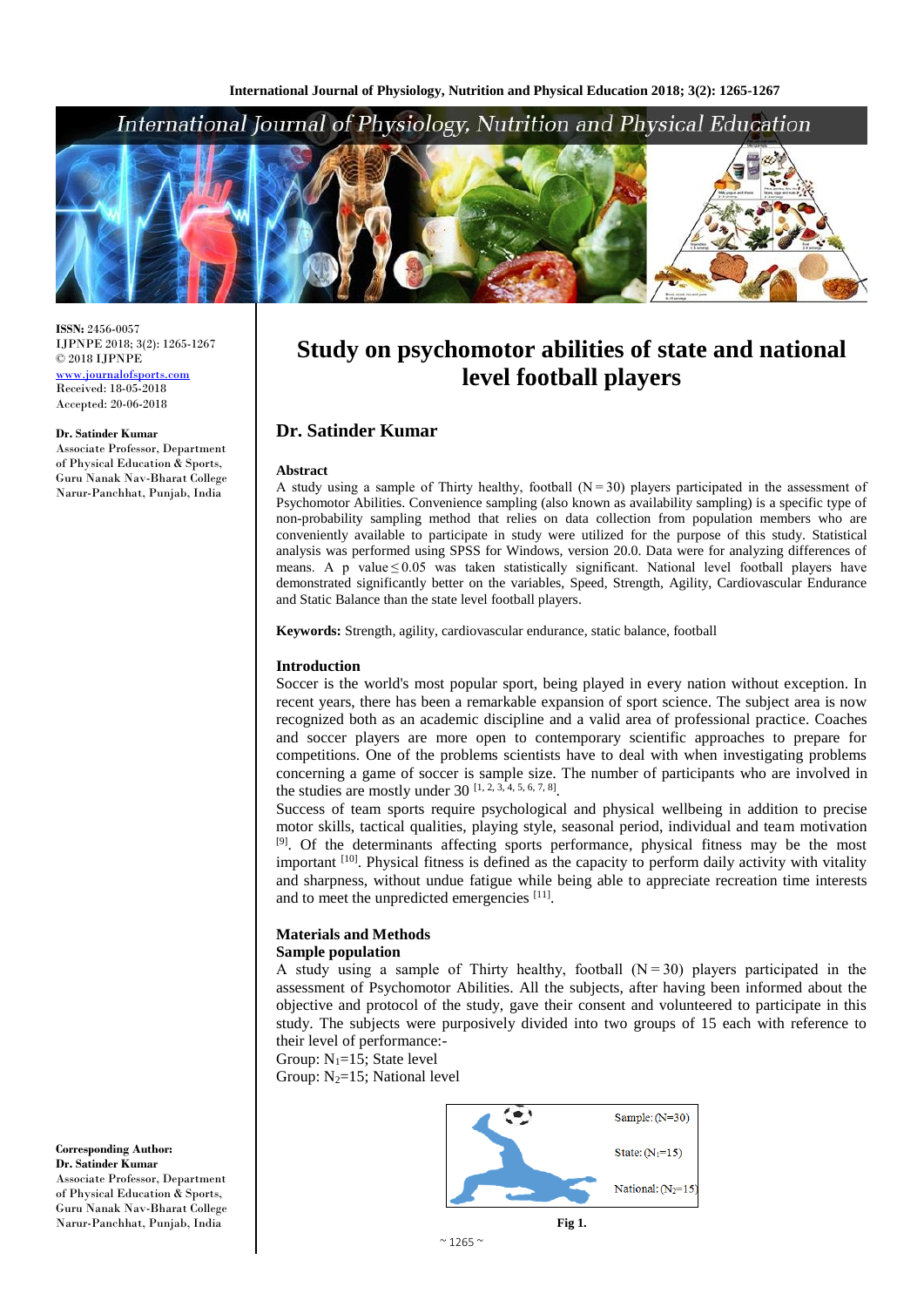#### **Variable selection**

For the purpose of this investigation following Psychomotor Abilities were measured:-

- Speed
- Strength
- Agility
- Cardiovascular Endurance
- Static Balance

| <b>Variables</b>      | <b>Tests</b>                  | <b>Criterion Measure</b>     |  |  |
|-----------------------|-------------------------------|------------------------------|--|--|
| Speed                 | 20 meter dash                 | Recorded to the nearest      |  |  |
|                       |                               | $1/100th$ Second             |  |  |
| Strength              | <b>Handgrip Strength Test</b> | Recorded in kg               |  |  |
| Agility               | <b>Illinois Agility Test</b>  | Recorded to the nearest      |  |  |
|                       |                               | $1/100th$ Second             |  |  |
| Cardiovascular        | 800 meter run                 | Recorded to the nearest      |  |  |
| Endurance             |                               | minutes/seconds              |  |  |
| <b>Static Balance</b> | <b>Stork Balance Stand</b>    | Recorded to the nearest      |  |  |
|                       | Test                          | $1/100$ <sup>th</sup> Second |  |  |

**Table 1:** Variable Selection, Test and Criterion Measure.

# **Sampling**

Convenience sampling (also known as availability sampling) is a specific type of non-probability sampling method that relies on data collection from population members who are conveniently available to participate in study were utilized for the purpose of this study.

#### **Statistical analysis**

Statistical analysis was performed using SPSS for Windows, version 20.0. Data were for analyzing differences of means. A p value $\leq$ 0.05 was taken statistically significant.

## **Results**

| <b>Variables</b>            | Mean         |                                              | SD   |      | <b>SEM</b> |      | t-      |  |
|-----------------------------|--------------|----------------------------------------------|------|------|------------|------|---------|--|
|                             | <b>State</b> | National State National State National value |      |      |            |      |         |  |
| Speed                       | 4.51         | 4.31                                         | 0.12 | 0.16 | 0.03       | 0.04 | $3.91*$ |  |
| Strength                    | 45.27        | 50.33                                        | 4.33 | 1.54 | 1.12       | 0.39 | $4.27*$ |  |
| Agility                     | 15.81        | 15.4                                         | 0.31 | 0.36 | 0.08       | 0.09 | $3.65*$ |  |
| Cardiovascular<br>Endurance | 3.25         | 3.11                                         | 0.11 | 0.17 | 0.03       | 0.04 | $2.59*$ |  |
| <b>Static Balance</b>       | 19           | 23.8                                         | 3.27 | 3.65 | 0.85       | 0.68 | $4.41*$ |  |
| $*0!!0!$ $*0.0511$          |              |                                              |      |      |            |      |         |  |

**Table 2:** Mean Standard Deviation, Standard Error of the Mean, tvalue and p-value of male State and National level Football Players.

\*Significant at 0.05 level

#### **Speed**

The descriptive statistics shows the Mean and SD values of state level football players on the sub-variable Speed as 4.51 and 0.12 respectively. However, national level football players had Mean and SD values as 4.31 and 0.16 respectively. The standard error of the mean (SEM) were 0.03 and 0.04 respectively. The t-value 3.91 as shown in the table above was found statistically significant (*P<*.05). It has been observed that national level football players have demonstrated significantly better on speed than the state level football players.

### **Strength**

The descriptive statistics shows the Mean and SD values of state level football players on the sub-variable Strength as 45.27 and 4.33 respectively. However, national level football players had Mean and SD values as 50.33 and 1.54 respectively. The standard error of the mean (SEM) were 1.12 and 0.39 respectively. The t-value 4.27 as shown in the table

above was found statistically significant (*P<*.05). It has been observed that national level football players have exhibited better on Strength than the state level football players.

## **Agility**

The descriptive statistics shows the Mean and SD values of state level football players on the sub-variable Agility as 15.81 and 0.31 respectively. However, national level football players had Mean and SD values as 15.4 and 0.36 respectively. The standard error of the mean (SEM) were 0.08 and 0.09 respectively. The t-value 3.65 as shown in the table above was found statistically significant (*P<*.05). It has been observed that national level football players have demonstrated significantly better on Agility than the state level football players.

## **Cardiovascular Endurance**

The descriptive statistics shows the Mean and SD values of state level football players on the sub-variable Cardiovascular Endurance as 3.25 and 0.11 respectively. However, national level football players had Mean and SD values as 3.11 and 0.17 respectively. The standard error of the mean (SEM) were 0.03 and 0.04 respectively. The t-value 2.59 as shown in the table above was found statistically significant (*P<*.05). It has been observed that national level football players have demonstrated significantly better on Cardiovascular Endurance than state level football players.

## **Static Balance**

The descriptive statistics shows the Mean and SD values of state level football players on the sub-variable Static Balance as 19 and 3.27 respectively. However, national level football players had Mean and SD values as 23.8 and 3.65 respectively. The standard error of the mean (SEM) were 0.85 and 0.68 respectively. The t-value 4.41 as shown in the table above was found statistically significant (*P<*.05).It has been observed that national level football players have shown better Static Balance than the state level football players.



**Fig 2:** Mean comparison of male State and National level Football Players.

#### **Conclusions**

- **1. Speed:** National level football players have demonstrated significantly better on speed than the state level football players.
- **2. Strength:** National level football players have exhibited better on Strength than the state level football players.
- **3. Agility:** National level football players have demonstrated significantly better on Agility than the state level football players.
- **4. Cardiovascular Endurance:** National level football players have demonstrated significantly better on Cardiovascular Endurance than state level football players.